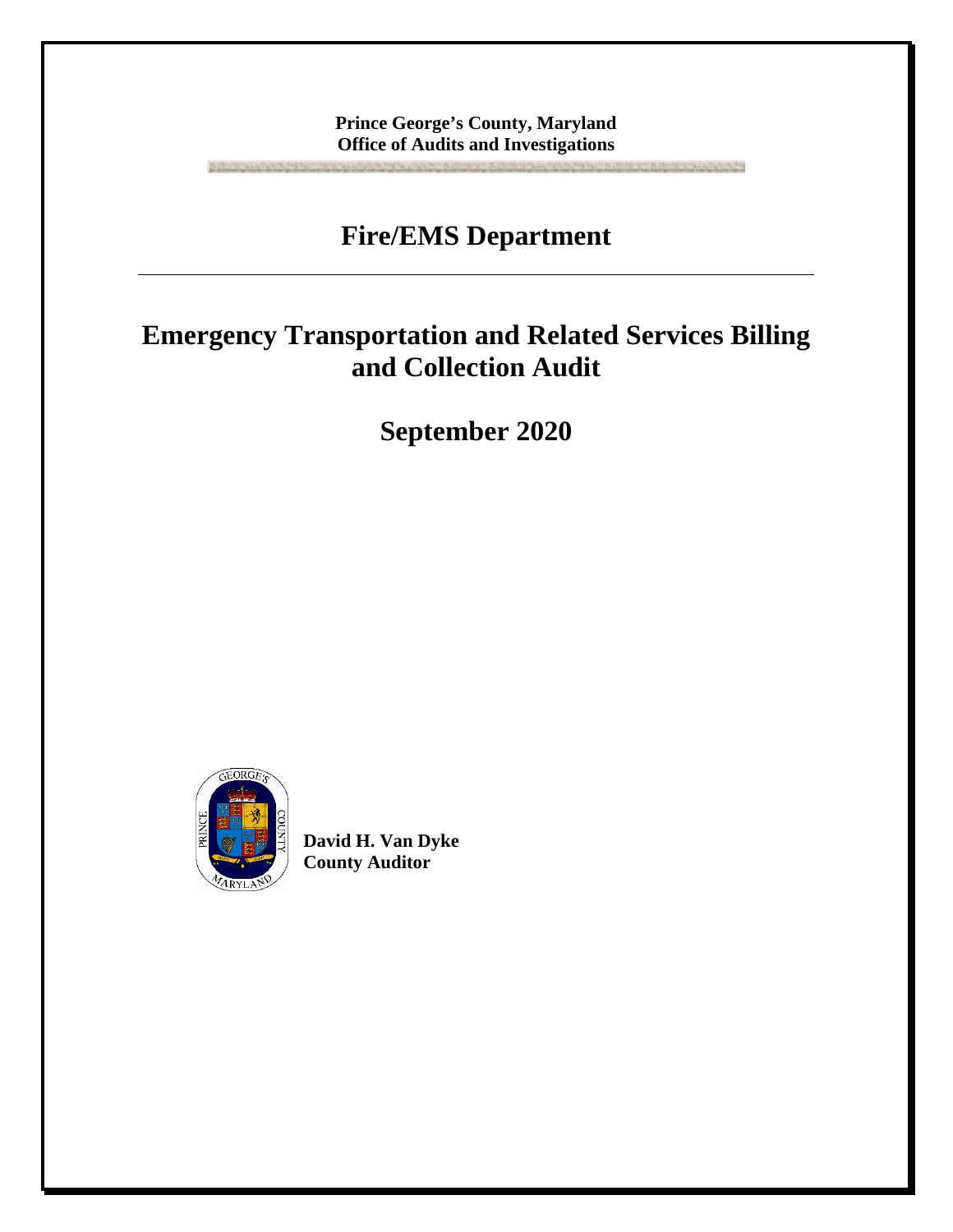## **TABLE OF CONTENTS**

## **PAGE**

| Letter of Transmittal |  |
|-----------------------|--|
|                       |  |
|                       |  |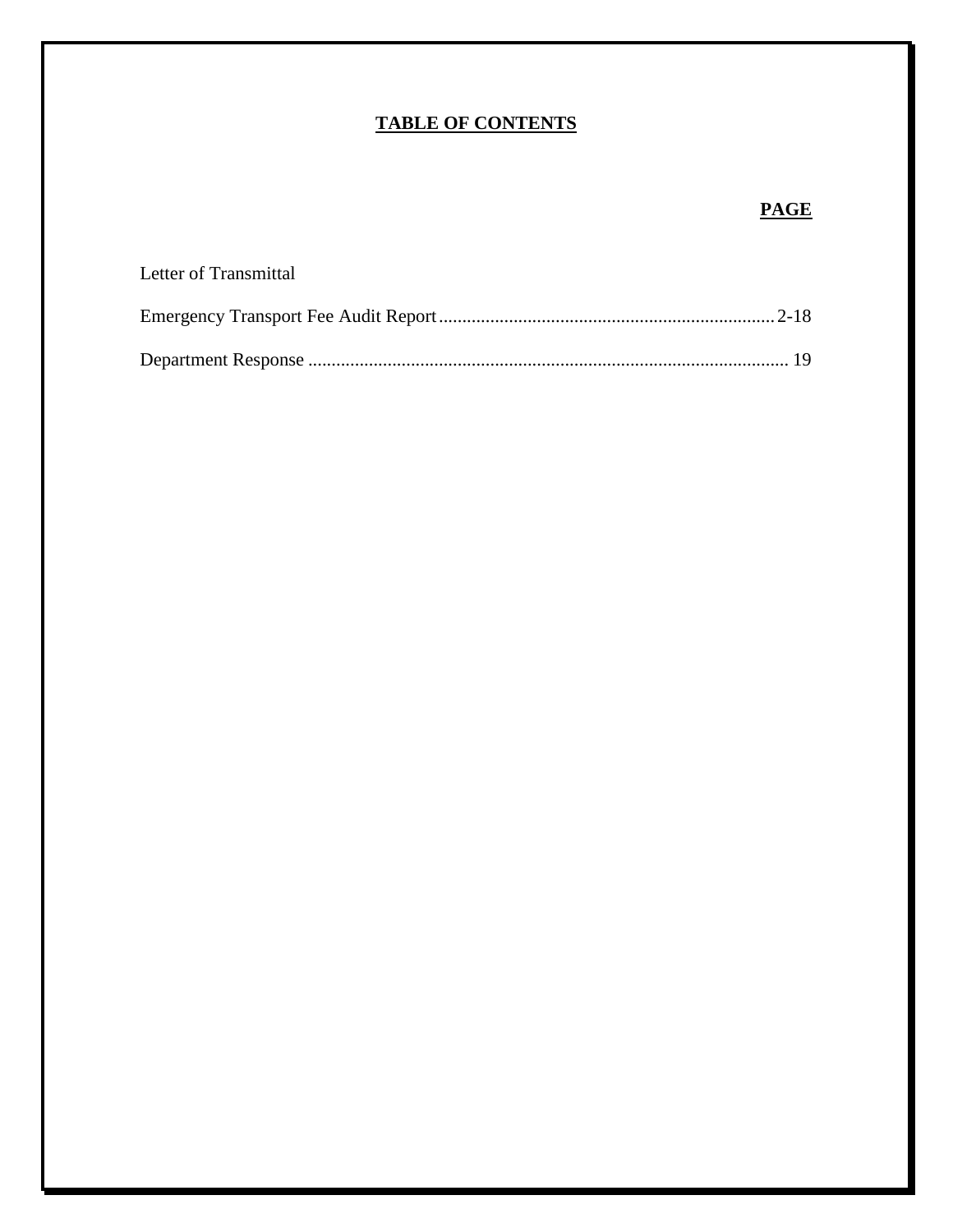

# THE PRINCE GEORGE'S COUNTY GOVERNMENT

## **Office of Audits and Investigations**

September 2020

The County Council and County Executive of Prince George's County, Maryland

We have conducted a performance audit of the

#### FIRE/EMS DEPARTMENT'S EMERGENCY TRANSPORTATION AND RELATED **SERVICES BILLING AND COLLECTION PROCESS**

in accordance with the requirements of Article III, Section 313, of the Charter for Prince

George's County, Maryland. Our report is submitted herewith.

We have discussed the contents of this report with appropriate personnel of the Fire/EMS

Department and the Volunteer Fire and Rescue Association; and wish to express our sincere

gratitude to them for the cooperation and assistance extended to us during the course of this

engagement.

 $QN.44$ 

David H. Van Dyke, CPA, CIA, CFE **County Auditor** 

Judgesse St

Turkessa M. Green, CPA, CIA, CISA Deputy County Auditor

Deneen D. Mackall, CFE Auditor

14741 Governor Oden Bowie Drive, Upper Marlboro, Maryland 20772 VOICE (301) 952-3431; FAX (301) 780-2097; TDD (301) 925-5167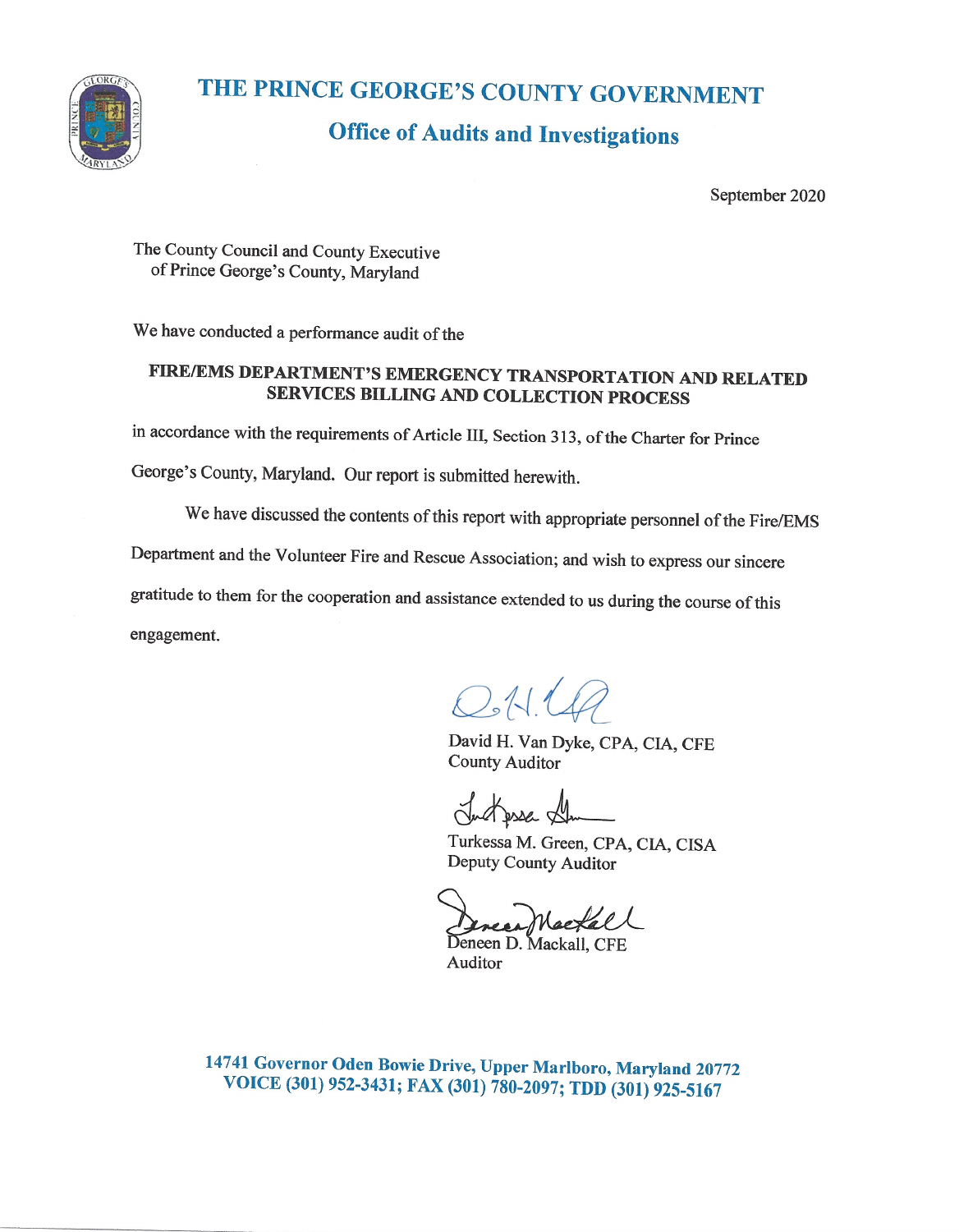#### **Results in Brief**

The Fire/Emergency Medical Services Department (Fire/EMS Department) strives to improve the quality of life in Prince George's County by promoting safety and providing the highest quality of fire prevention, fire protection, emergency medical services, and community outreach programs. The Fire/EMS Department supports both basic and advance life support, emergency fire and rescue services, emergency special operations services, prevention, investigation and community affairs services including arson investigation, fire inspection and public education programs. Additionally, the Department receives support from over 1,600 volunteer personnel.

Emergency transportation refers to the transportation of patients via a unit operated and staffed under the Advanced Life Support (ALS) or Basic Life Support (BLS) personnel. The Department's Emergency Medical response capabilities are structured into two tiers of service – Basic Life Support and Advanced Life Support. The County delivers Basic Life Support (BLS) through a fleet of 47 ambulances, which are staffed and deployed in nearly all County fire/rescue stations. Advanced Life Support (ALS) is a higher level of emergency medical care delivered primarily through 12 paramedic units strategically deployed throughout the County. These units are comprised of two-person teams with enhanced medical training to deliver advanced cardiac care and intravenous medications.

As the demand for this essential service grows the cost associated with providing emergency transportation continues to increase. An increase in revenue is reflected in the Fiscal Year 2017 and 2018 amounts. Revenue amounts and total ambulance transports are itemized in *Table A* below.

| 1 adie A<br><b>Emergency Transport Fees</b> |                |                         |  |
|---------------------------------------------|----------------|-------------------------|--|
| <b>Fiscal Year</b>                          | Revenue Amount | <b>Total Transports</b> |  |
| 2015                                        | \$15,172,585   | 82,192                  |  |
| 2016                                        | 12,341,137     | 70,570                  |  |
| 2017                                        | 14,858,679     | 72,975                  |  |
| 2018                                        | 16,242,772     | 74,686                  |  |
| 2019                                        | 14,615,836     | 64,881                  |  |

**Table A**

As reported in the August 2015 audit report, during FY 2014 ambulance revenue significantly decreased as the County transitioned to its current vendor ChangeHealth Care (formally McKesson Corporation) to perform collection services. Although collected revenue for the Department steadily increased between FY 2016 and FY 2018, we noted a decrease in revenue between FY 2018 and FY 2019 as a result of the decrease in the number of transports.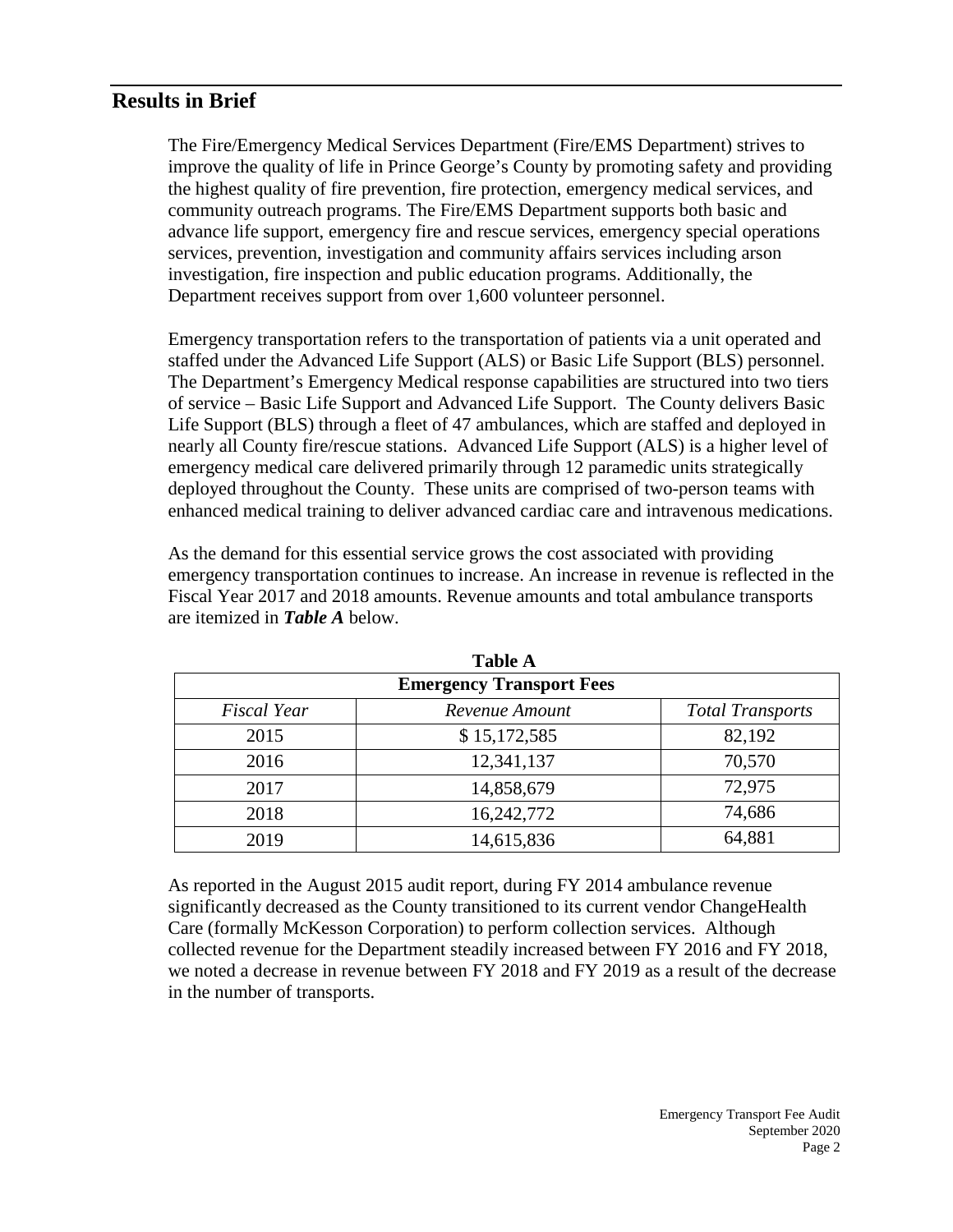The following major findings are addressed in our report:

 Emergency transports data *not* submitted to the billing vendor and subsequently billed.

**(Repeat finding from prior audit reports dated October 2011 and August 2015).**

- Emergency transports *not* billed within a reasonable timeframe (10 day threshold). **(Repeat finding from prior audit reports dated October 2011 and August 2015).**
- Inadequate monitoring of the patient account balances and financial burden process. **(Repeat finding from prior audit reports dated October 2011 and August**

**2015).**

- Emergency transport collection activity reported by the vendor(s) did not agree with the revenue recorded in the County's financial system for the same period. Regular reconciliation of data reported by the billing vendor to the data in the County's financial system is not being performed by the Fire/EMS Department **(Repeat finding from prior audit reports dated October 2011 and August 2015).**
- Lack of adequately reviewing, and properly authorizing patient refunds submitted via the third - party vendor. Furthermore, lack of refund documentation maintained by the Fire/EMS Department. **(Repeat finding from prior audit report dated August 2015).**
- Inconsistent vendor report data, lack of and/or incorrect data recorded in station ambulance logbooks, and differing transport documenting methodologies among stations.

**(Repeat finding from prior audit reports dated October 2011 and August 2015).**

Revenue misallocated to the incorrect station *or* the Fire/EMS Department as a direct result of numerous discrepancies between data maintained by the Department and those maintained by the vendor. **(Repeat finding from prior audit report dated August 2015).**

Internal control activities are an important part of a Department's planning, implementing, and reviewing process. They are essential for effective and efficient operations and proper accountability of county, state, and federal resources. Hence, several recommendations for its improvement are made throughout this report.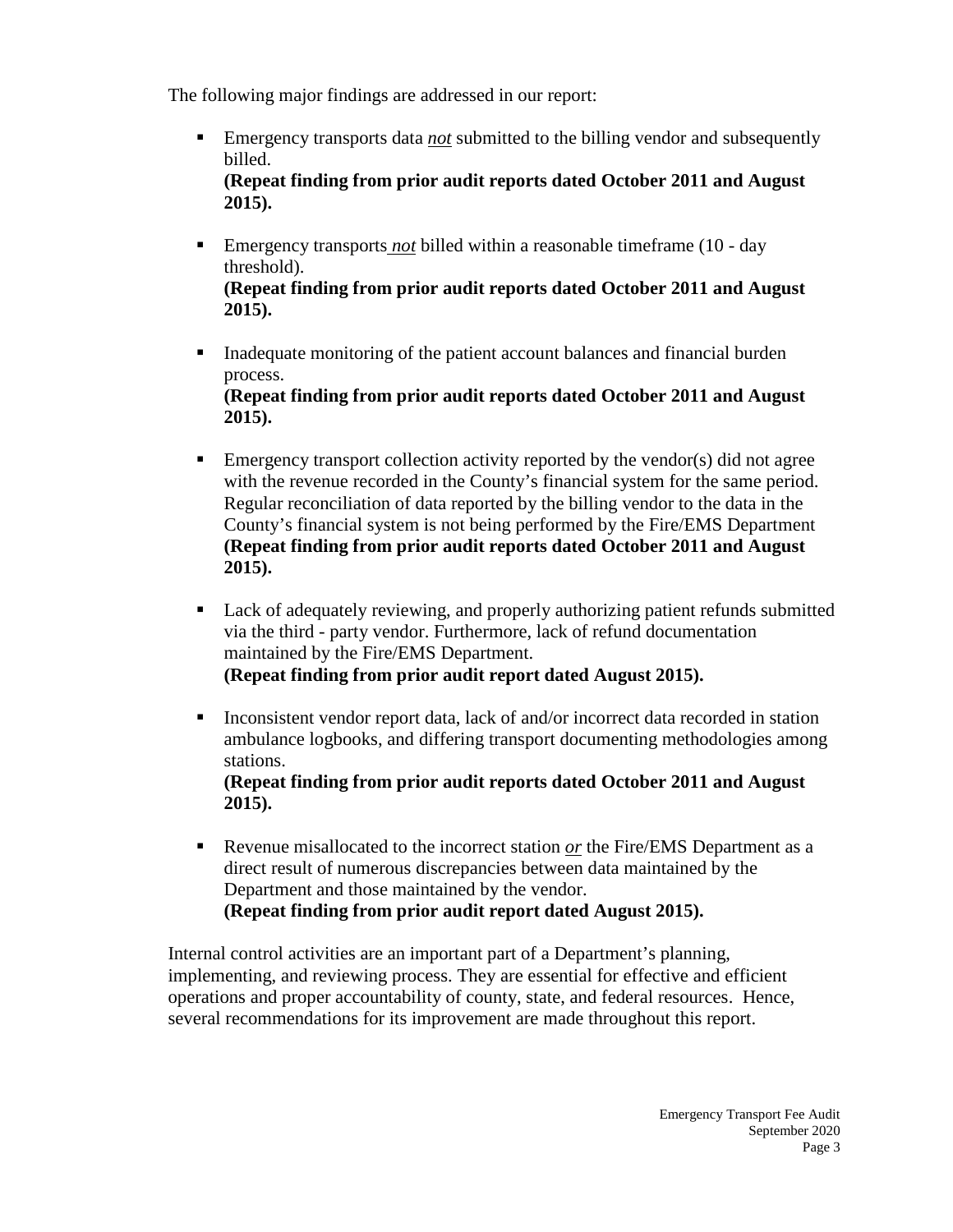#### **Background**

The Emergency Services Command coordinates fire fighters, paramedics, and volunteers. In addition, the Emergency Services Command oversees Fire/Rescue Operations, Advanced Emergency Medical Services, Operational Safety, and Quality Assurance. These elements provide emergency fire and rescue services, basic ambulance services, the Advanced Life Support and specialized fire and rescue functions.

The Fire/EMS Department is organized into seven battalions that provide emergency services to the local communities within the County. A breakdown of the battalions and the communities served are as follows:

| <b>Battalion</b> $\#(s)$ | <b>Communities Served</b>                                                     |
|--------------------------|-------------------------------------------------------------------------------|
| 881                      | Landover, Largo, New Carrollton, and Lanham                                   |
| 882                      | Bowie and Glenn Dale                                                          |
| 883                      | District Heights, Morningside, Hillcrest Heights, Suitland, Forestville, Seat |
|                          | Pleasant, and Capitol Heights                                                 |
| 884                      | Langley Park, Chillum, Mount Rainier, College Park, Bladensburg, and          |
|                          | Riverdale                                                                     |
| 885                      | Accokeek, Camp Springs, and Oxon Hill                                         |
| 886                      | Laurel, Greenbelt, Beltsville, and Berwyn Heights                             |
| 887                      | Upper Marlboro, Clinton, and Brandywine                                       |

The Fire/EMS Department has improved production by increasing the number of Advanced Life Support first response (Paramedic Engine) units by one in FY 2018. The Fire/EMS Department's Approved FY 2019 Budget reports that the Department responded to an average of 46,392 calls for Advanced Life Support and 59,655 calls for Basic Life Support service during fiscal years 2017 through 2018.

The Fiscal Affairs Division of the Administrative Services Command is responsible for managing the Department's operational and administrative needs, including but not limited to recording, approving, and reporting of expenditures and revenues. This Division is also responsible for processing, monitoring, authorizing, and reviewing all accounts payable and receivable transactions for career and volunteer operations.

Activities of the Department are regulated by the Fire Safety Law of Prince George's County, Maryland (Subtitle 11 of the Prince George's County Code). The Fire Safety Law also regulates the fees charged by the County for emergency transportation and related services.

The County's EMS operations are State of Maryland regulated. The Maryland Institute for Emergency Medical Services Systems (MIEMSS) is an independent state agency that oversees and coordinates all components of the statewide EMS system, including ambulance transport services, in accordance with Maryland statute and regulation.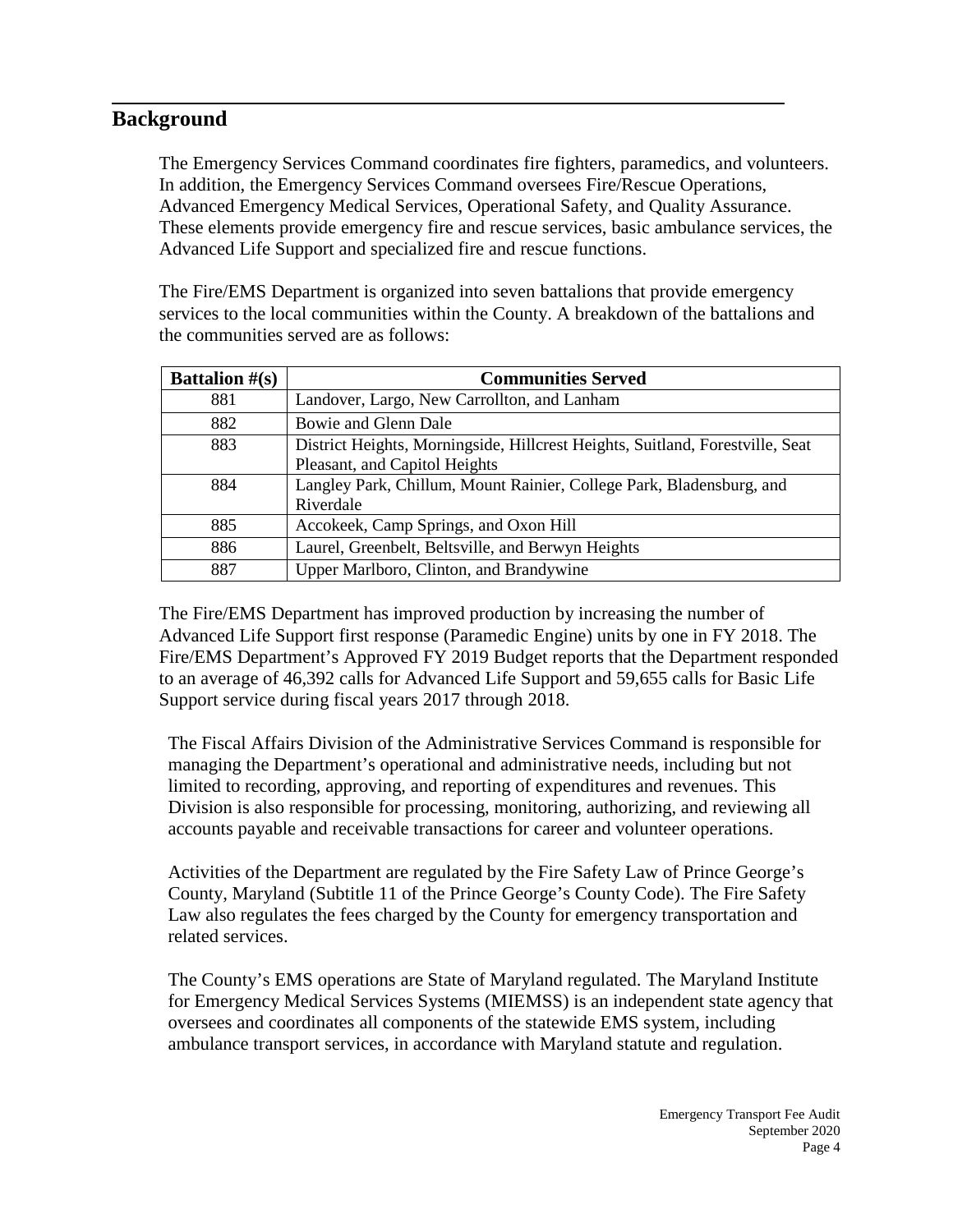#### *Patient Data Collection and Monitoring*

When a citizen calls 9-1-1, the call is routed through a joint emergency dispatch center for police and fire. The emergency dispatcher obtains pertinent information such as the type of incident; location; number of people involved; and type of injuries from the caller. The dispatcher enters the information into the Computer Aided Dispatch system (CAD) and contacts the local Fire/EMS provider. The dispatcher documents within the CAD system the emergency type such as Advanced Life Service (ALS) or Basic Life Service (BLS). The data is sent to the responding station's EMS provider for use during the emergency call.

Upon arrival to the scene the EMS provider completes the Electronic Patient Care Report (ePCR) via a handheld device, Tough books, through Image Trend Elite. Tough books allow EMS providers to enter the patient's full name; date of birth; social security number; home address and phone number; mileage; and medical data. The ePCR has built - in 'required' fields that must be completed to assist in accurate billing of the patient. It should be noted that the Fire/EMS department began using Image Trend Elite in October 2018.

The station maintains an ambulance log that lists all emergency call runs. The station office personnel updates and maintains the log daily. Within 5 days of an ambulance transport the Fire/EMS station supervisor manually reviews the ePCR via Image Trend Elite and reconciles the ePCR to the ambulance log for accuracy as a secondary review. If errors are found the supervisor will revert the patient file to the EMS provider for correction. Otherwise, the patient file is forwarded to the third – party vendor for billing.

As set forth by Prince George's County Code, Section 11-346, the County is authorized to bill and collect for emergency transport fees and related services. The fees associated with this service are established in the Annual Budget and Appropriation Ordinance.

As of July 2019, the County's billing schedule for emergency calls resulting in an ambulance transport to a medical facility are as follows:

| <b>Transport Services</b>                   | <b>Fee</b>   |
|---------------------------------------------|--------------|
| Basic Life Support Transport (BLS)          | \$500        |
| Advanced Life - 1 Support Transport (ALS 1) | \$650        |
| Advanced Life Support - 2 Transport (ALS 2) | \$750        |
| <b>Transport Mileage</b>                    | \$5 per mile |

#### *Vendor Review and Billing Process*

The County currently contracts with a third-party vendor, Change Healthcare (formally MED3000) to handle ambulance transport fee billing. The contract agreement expired January 26, 2020. Only the authorized agent identified by the County is permitted to bill for emergency transportation fees on behalf of Prince George's County. For insured patients, any payment received from the primary payer (Medicare, Medicaid, and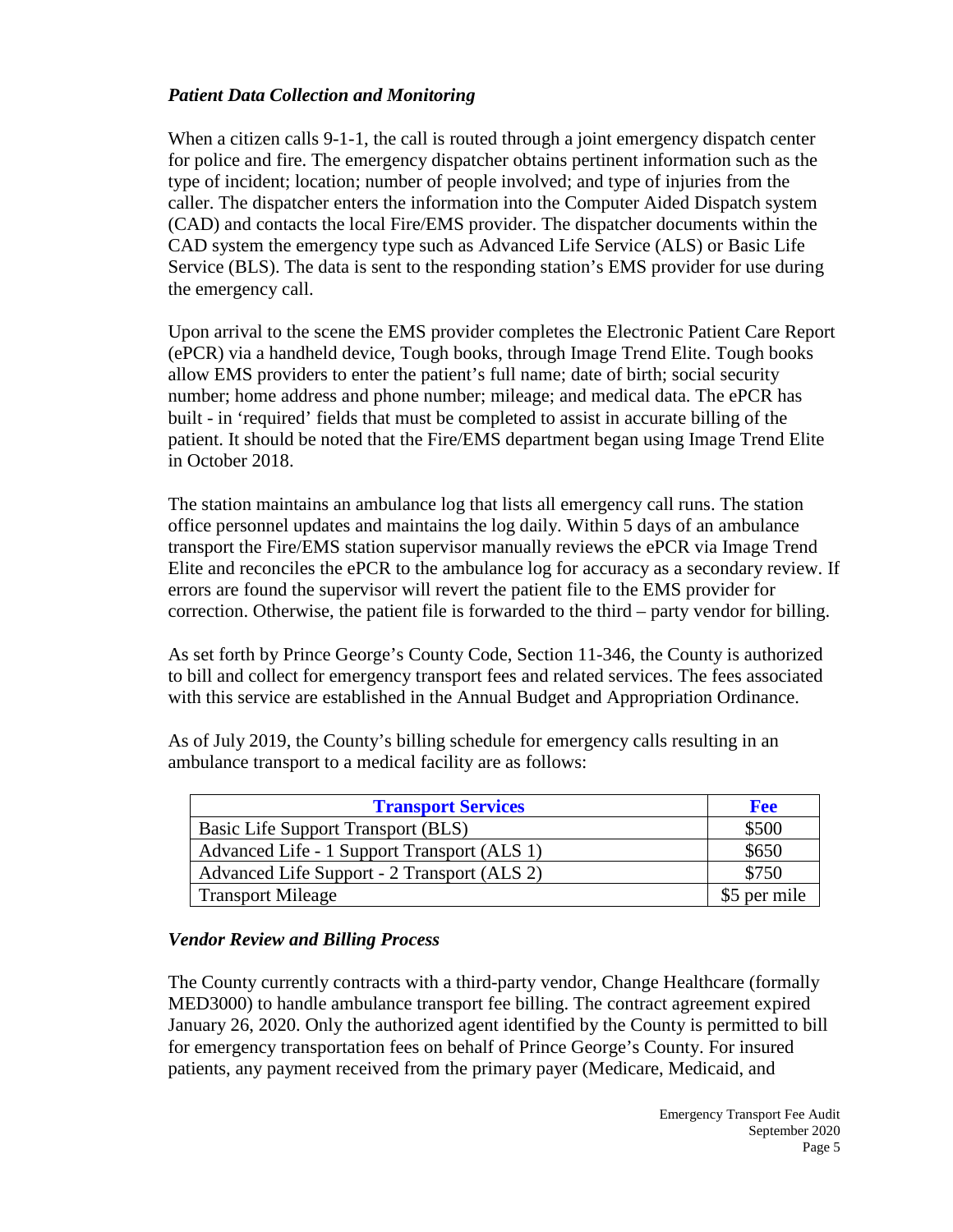Commercial Insurance) is considered payment in full. Administrative Services Command works with uninsured patients that contact the Fire/EMS Department regarding the inability to pay. In these cases, financial hardship is assumed, and the accounts are closed. If a payment is received prior to closing an account, the account should be reactivated and credited as such.

#### *Revenue Sharing 4 -Way Split*

Through revenue sharing all revenue generated from the collection of emergency billing transport fees are allocated in percentages between the career and volunteer stations in a 4 – way split as noted in the table below:

| <b>Revenue Sharing 4 – Way Split</b> |            |  |
|--------------------------------------|------------|--|
| Criteria                             | Percentage |  |
| <b>Station Affiliation</b>           | 25%        |  |
| Driver Affiliation (M#)              | 25%        |  |
| Vehicle Ownership                    | 25%        |  |
| <b>Vehicle Maintenance</b>           | 25%        |  |

Station Affiliation: 25% of the collected revenue will be distributed for the primary aid provider, to the County if a career provider, or to the volunteer corporation if a volunteer provider.

Driver Affiliation: 25% of the collected revenue will be distributed to the County if the driver is a career provider, or to the volunteer corporation if the driver is a volunteer provider.

Vehicle Ownership: 25% of the collected revenue will be distributed to the owner of the transport unit.

Vehicle Maintenance: 25% of the collected revenue will be distributed to the County for maintenance/ repairs, fuel, and insurance of the transport unit unless the volunteer corporation has planned with the Apparatus Maintenance Division (AMD) of the Department to maintain/repair, fuel, and insure the unit independently.

## **Objective, Scope, & Methodology**

The Department's records were obtained for the audit period July 1, 2017 through June 30, 2018 (FY 2018). In planning and performing the audit we considered the Department's internal controls over compliance (internal control) as a basis for designing our procedures, and for the purpose of assessing the Fire/EMS Department's achievement of its goals and objectives. Specifically, we assessed: 1) if internal controls are in place within the recording, billing and collection of emergency transportation and related services fees, and are functioning as required to mitigate risks, 2) compliance with all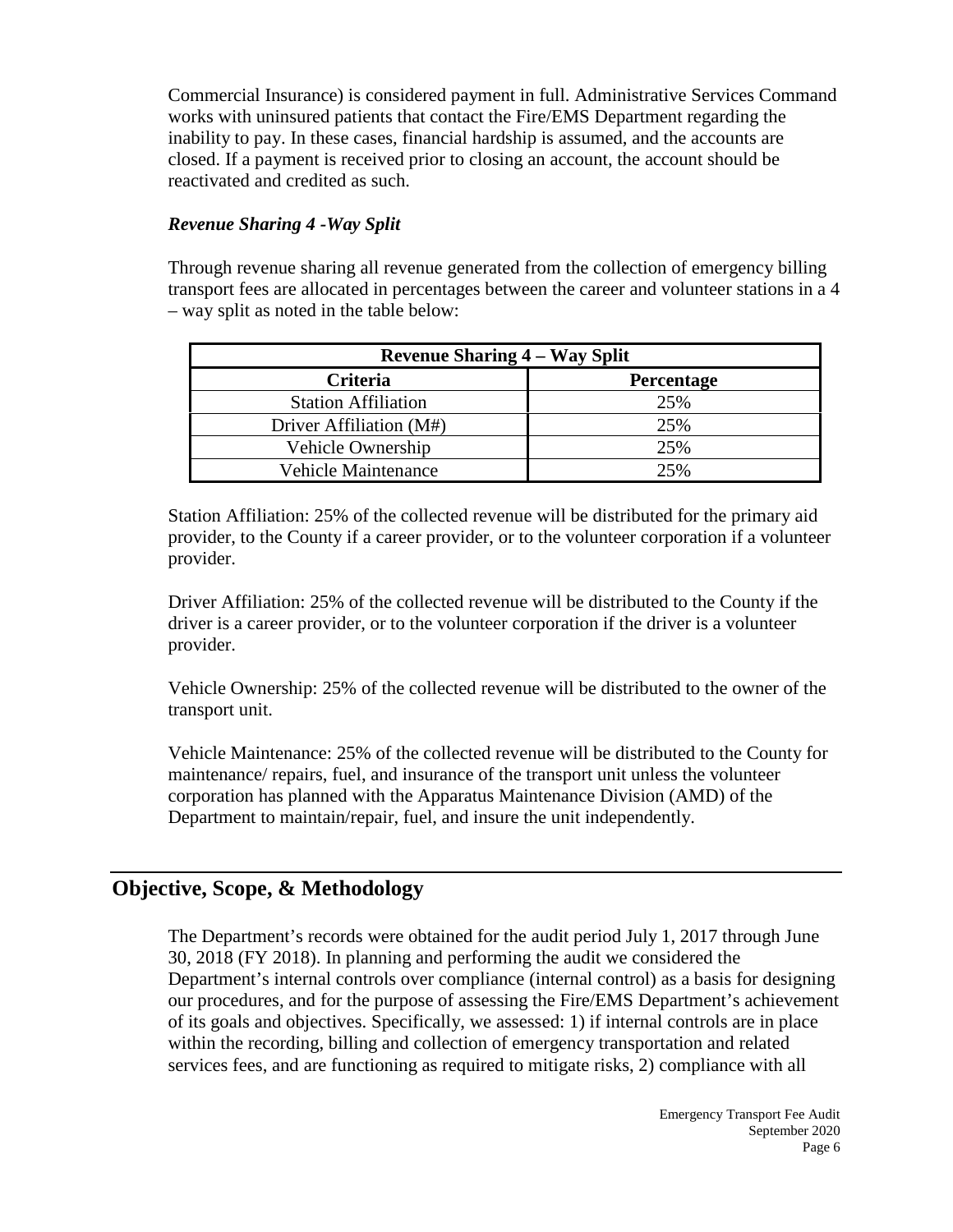policies and procedures, 3) the reliability and integrity of information, and 4) the efficiency of operations. If applicable, we included any limitations/restrictions on the scope of the audit that may have been caused by the Department, issues beyond the control of the Department, or other events that did not allow the auditors to complete all aspects of the audit procedures.

## **Management's Responsibility for Internal Controls**

Internal control is defined as "a process, effected by an entity's board of directors, management, and other personnel, designed to provide reasonable assurance" regarding the achievement of the following objectives relating to operations, reporting, and compliance<sup>[1](#page-8-0)</sup>:

- Effectiveness and efficiency of the entity's operations;
- Reliability, timeliness, and transparency of financial and non-financial reporting; and
- Adherence to laws and regulations to which the entity is subject.

Management is responsible for establishing and maintaining an environment that sets a positive and supportive attitude towards internal control. When the importance of internal control is communicated to employees, particularly through management's own actions and beliefs, the process is more likely to function effectively.

A strong internal control environment is essential in minimizing operational risks and improving accountability; this further helps a Department to achieve its mission.

We noted the following strengths in relation to the controls we reviewed in the Fire/EMS Department's process of billing and collecting emergency transportation fees charged by the County:

- Prince George's County Code regulates the fees charged for emergency transportation and related services.
- Tough books software has been updated to include 'required' fields of completion to assist in accurate patient billing.
- Electronic interface with local hospitals has been improved to assist in patient data collection.

We identified a deficiency or a combination of deficiencies in internal control. Specifically, we found deficiencies in design where if the control operated as intended, the control objective would not be met. Additionally, deficiencies found in operation of the control such that the person performing the control does not possess the necessary training to perform the control effectively.

<span id="page-8-0"></span> <sup>1</sup> *Internal Control – Integrated Framework* published by the Committee of Sponsoring Organizations of the Treadway Commission, Copyright 2013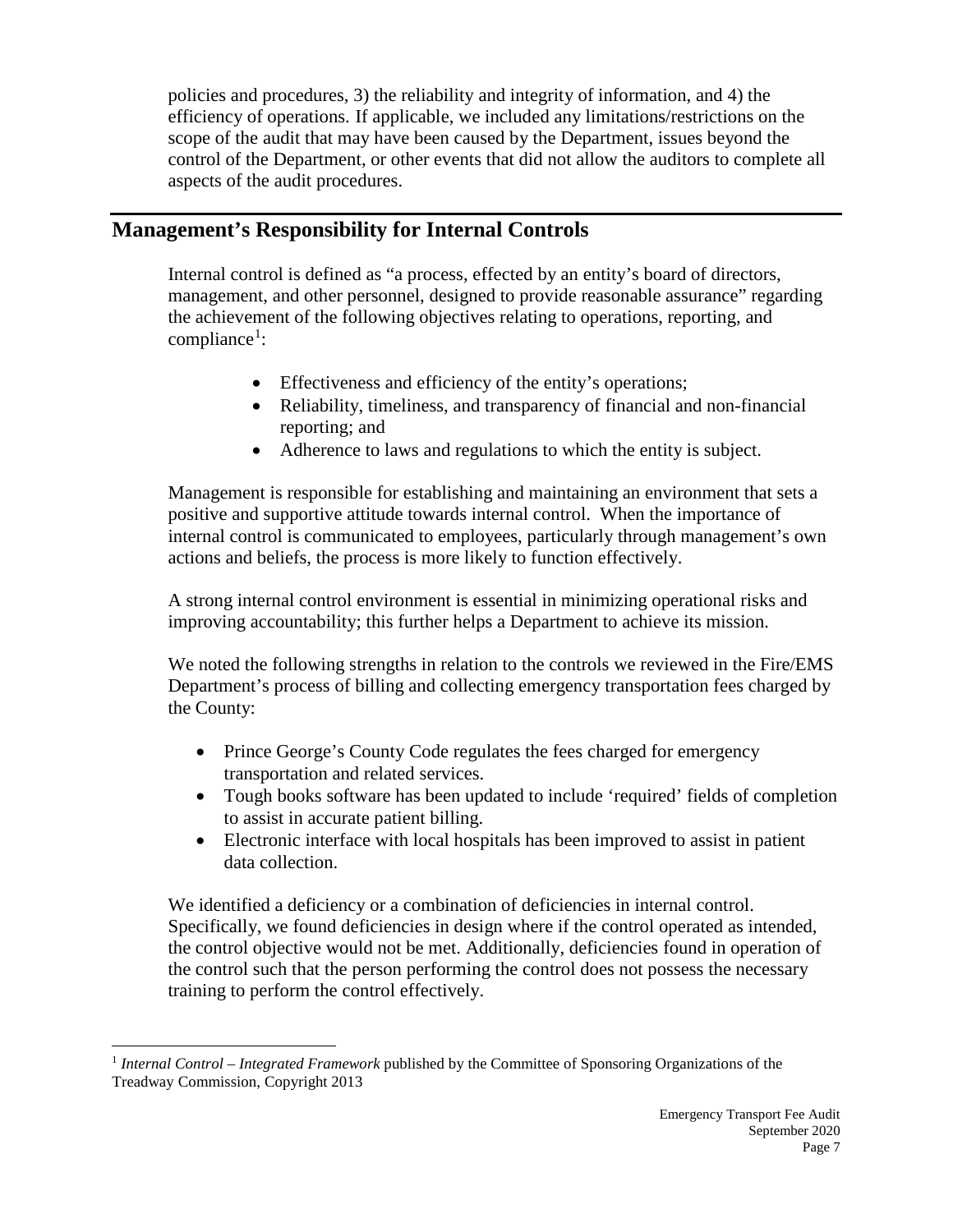The deficiencies identified in the following sections we consider significant deficiencies or material weaknesses.

#### **Bills Were Not Generated for All Transports**

The Computer Aided Dispatch reports (CAD reports) were obtained for all Prince George's County emergency calls occurring during the period of July 1, 2017 through June 30, 2018. The CAD reports were condensed to detail only emergency calls that resulted in an ambulance transport. The detailed report represented a total population of 74,686 emergency transports. Of the complete population, 75 emergency transports were selected for an in-depth review.

Upon review, we noted that 13% (10 out of 75) of the total reviewed were identified as transports that were submitted to the vendor for billing and were not subsequently billed.

The Request for Proposal No. S12-109, *Scope of Work*, Section 3.3 E., dated April 2013 states in part, "… All patients transported shall be billed an emergency medical transport fee."

According to the Government Accountability Office (GAO), the standards for internal controls (GAO-14-704G) states "that ongoing monitoring should be performed continually and includes regular management and supervisory activities, comparisons, reconciliations, and other routine actions."

Bills for transports may not have been generated as a result of inaccurate or incomplete information entered in the Electronic Patient Care Report (ePCR) by the EMS providers. The vendor relies on the accuracy of information provided by the EMS providers. As such, insufficient documentation increases the likelihood of errors thus resulting in unbilled transports. Additionally, in discussion with the volunteer EMS staff it was expressed that due to the complexities of their work schedules (inconsistent work hours/days) the 5 - day supervisory review period to verify the accuracy of the ePCRs is insufficient and has ultimately contributed to the increase of the number of unbilled transports.

The lack of transport billing may result in a potential loss of revenue reserved for maintaining and enhancing the emergency medical service in the County. Assuming a 43% collection rate, if sample results (13% unbilled transports) were to be extrapolated, based on our sample, to the entire population of transports (74,686), the total potential revenue lost would be \$2.3 million per year. Additionally, the lack of adequate reconciliation and process efficiencies may ultimately disrupt the achievement of business objectives.

(**1A**) **We recommend,** that the Fire Chief consider using automated billing vendor exports and other technology to improve the accuracy and completeness of Electronic Patient Care Reports (ePCRs). Procedures required to be performed by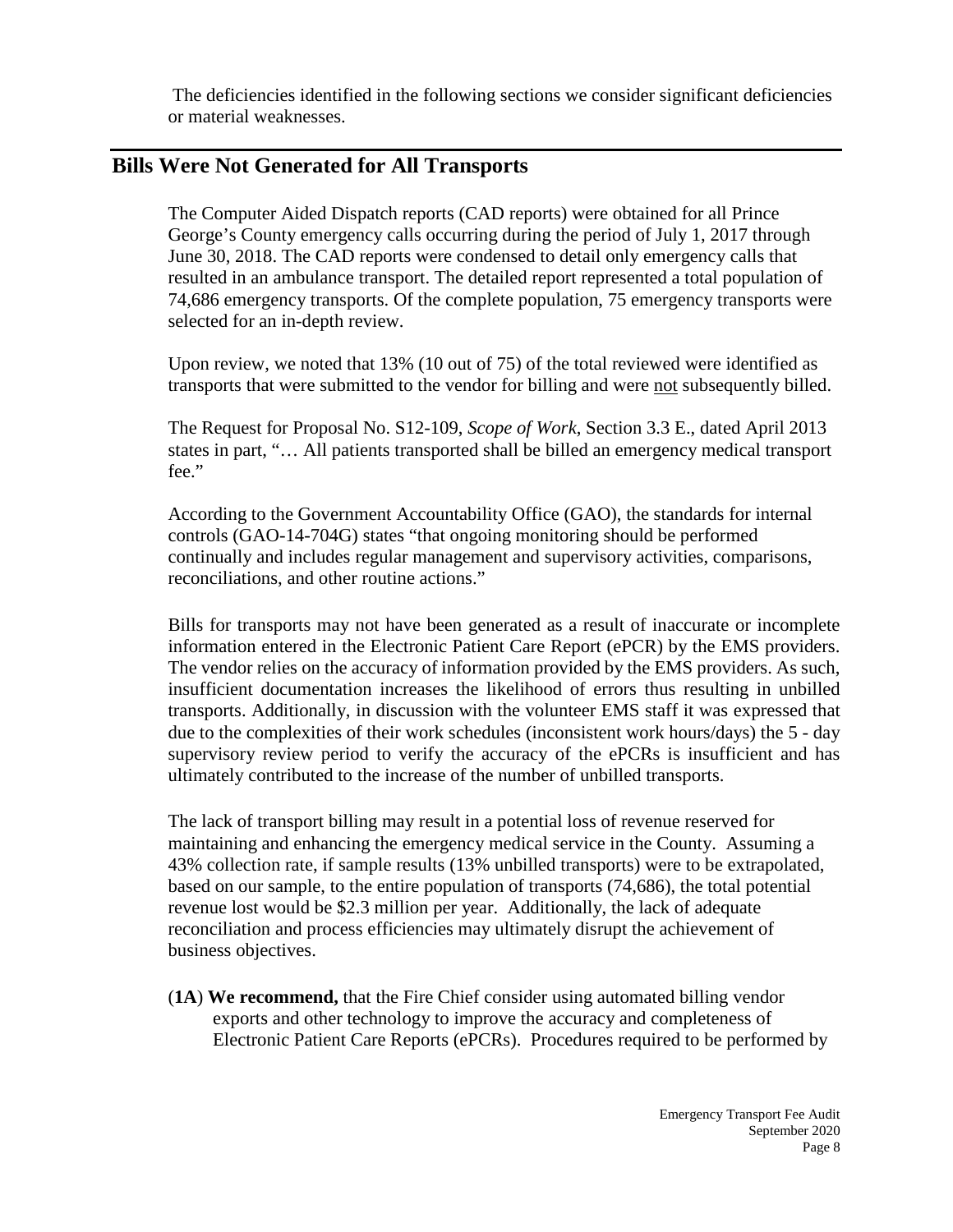Fire/EMS staff to complete and submit ePCRs should be included in the Department's written policies and procedures.

#### **Untimely Billing of Emergency Transports**

In review of the patient billing process we noted that emergency transports occurring during the period of July 1, 2017 through June 30, 2018 were not billed timely. Considering the 5 - day hold for supervisory review, we considered all transports ranging from 6 -10 days as a 'reasonable' threshold for billing. We noted that emergency transports were not billed within a reasonable threshold for 40% (30 of 75) of emergency transports selected for testing. On average we noted that from the physical date of transport to the posting of the transport in the billing system was 22 days.

We also noted for 8 out of 75 (11%) transports billed we were unable to determine if the patient was balance billed or received a reminder notice(s) for charges not covered by insurance.

Request for Proposal No. S12-109, *Scope of Work*, Section 3.3, dated April 2013 states that the vendor "… shall be responsible for the billing and collection of all monies owed for emergency medical transport services…" The Proposal further states that the vendor "shall create a bill, or document reasons for no bill created, for every transport within five (5) business days of the physical transport…"

All transports are subject to review as part of the County's Quality Assurance Program prior to billing. To facilitate this process the County's Fire/EMS Supervisor manually reviews each electronic patient care record and reconciles the patient care report to the ambulance logs for accuracy. It is imperative that the supervisory review is completed within five (5) days. The billing vendor only receives patient information that the system notes as 'successful' or is in a 'finished' status.

The vendor's Billing Specialist also reviews the ePCRs and compares the medical coding for accuracy. If accurate, the batch is then forwarded through the MD - 4 billing system for insurance verification. The vendor relies on the accuracy of information the EMS provider obtains therefore, multiple reviews are conducted by the vendor to verify all patient information is accurate. After the transport services are completed if an error or missing information is found on the ePCR the vendor will issue a Request For Information (RFI) notice to the patient and the Assistant Lieutenant. The vendor also has an electronic interface with the local hospitals to assist in retrieving patient insurance information. The billing process can take from 5 - 23 days for completion.

Discussions with Fire/EMS staff also revealed that there are inadequate controls in place to prevent volunteer and/or career staff from mistakenly selecting stations for which they are not affiliated, from the drop-down menu provided when completing the electronic patient care reports on the Toughbooks.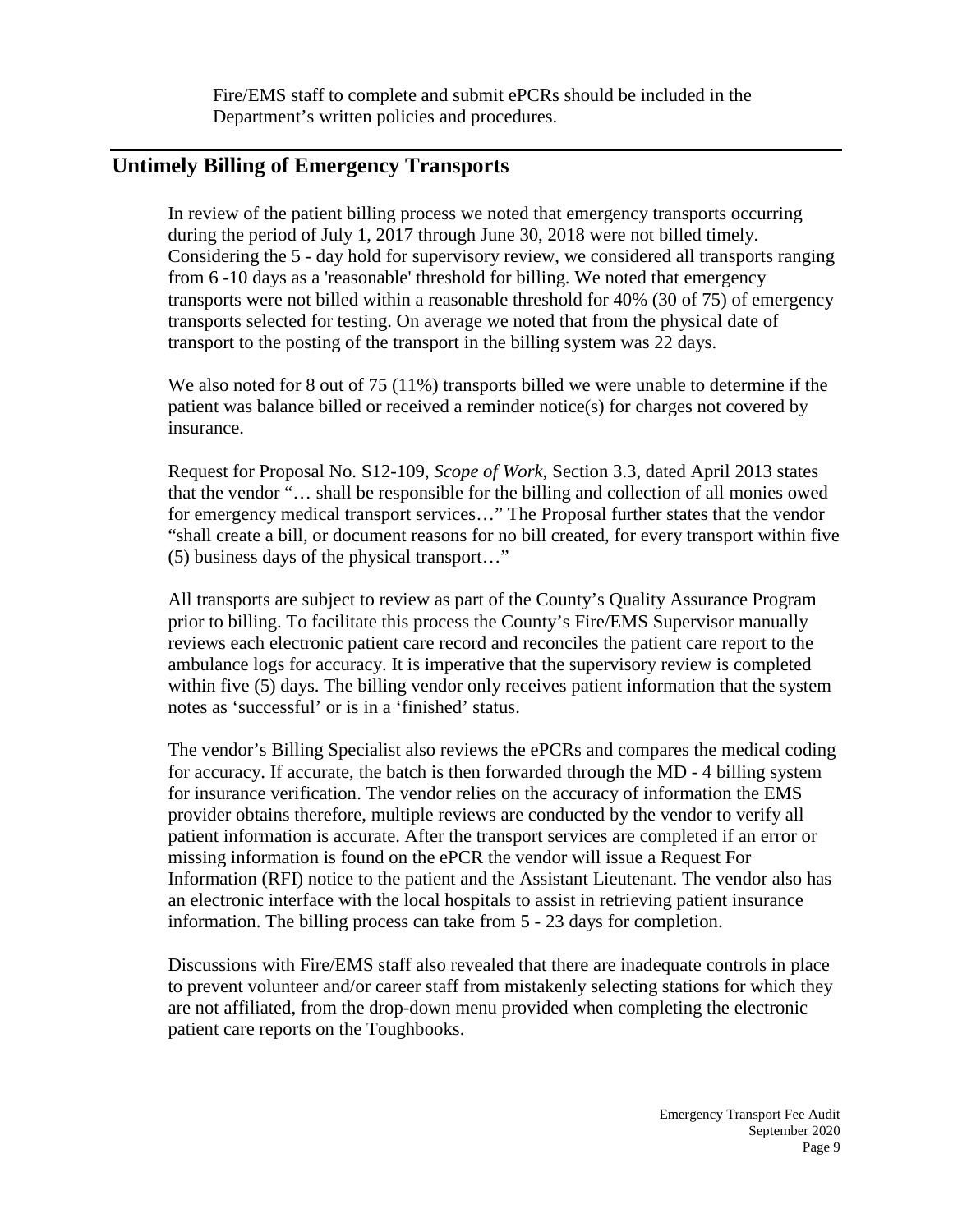Untimely billing due to multiple input errors or lack of patient billing information may result in a loss of County revenue.

To provide reasonable assurance that the County's risks have been managed effectively and its goals and objectives will be achieved efficiently and economically **we recommend** the following:

- **(2A)** The Fire Chief should review, and if necessary, enhance the initial and annual refresher training opportunities for volunteer and career staff. The training may include:
	- Proper provider input of patient information at inception of the emergency visit;
	- Reconciliation of the ePCRs to assist in accurate and timely billing (Supervisory Staff);
	- Requirements of the billing data system, as well as data quality component for improving billing performance; and
	- Online training opportunities
- **(2B)** The Fire Chief should implement policies and procedures for ongoing monitoring by the Fire/EMS Department of the exception report/error reports for transports with missing insurance or patient information and ensure that the importance of reviewing these reports is emphasized.
- **(2C)** The Fire Chief should ensure all reconciliation reports are distributed to the individual fire stations in a timely manner. For example, reports for the prior month's transports should be distributed within the first 10-15 days of the current month.

## **Open Accounts Not Appropriately Written Off**

The Computer Aided Dispatch reports (CAD reports) obtained for all Prince George's County emergency calls occurring during the period of July 1, 2017 through June 30, 2018 were reviewed. The CAD reports were condensed to detail a total population of 74,686 calls that resulted in an emergency transport. Of the entire population 75 emergency transports were selected for detailed review.

During review, we noted that 15% (11 of 75) of the accounts resulted in balances on accounts aged over 120 days. We further noted as of 8/12/19, that these uncollectible accounts were not written off as per the County policy. Of the 11 accounts noted above, six (6) patient accounts had payments/adjustments posted by the vendor, however the remaining balance of the accounts were not written off as per policy. The remaining five (5) accounts had no activity and noted a balance due.

Per the Request for Proposal (RFP) No. S12 - 109, *Exhibit A - Scope of Work/Operating Policies*, Section: Collection Responsibilities, dated February 2014 states in part…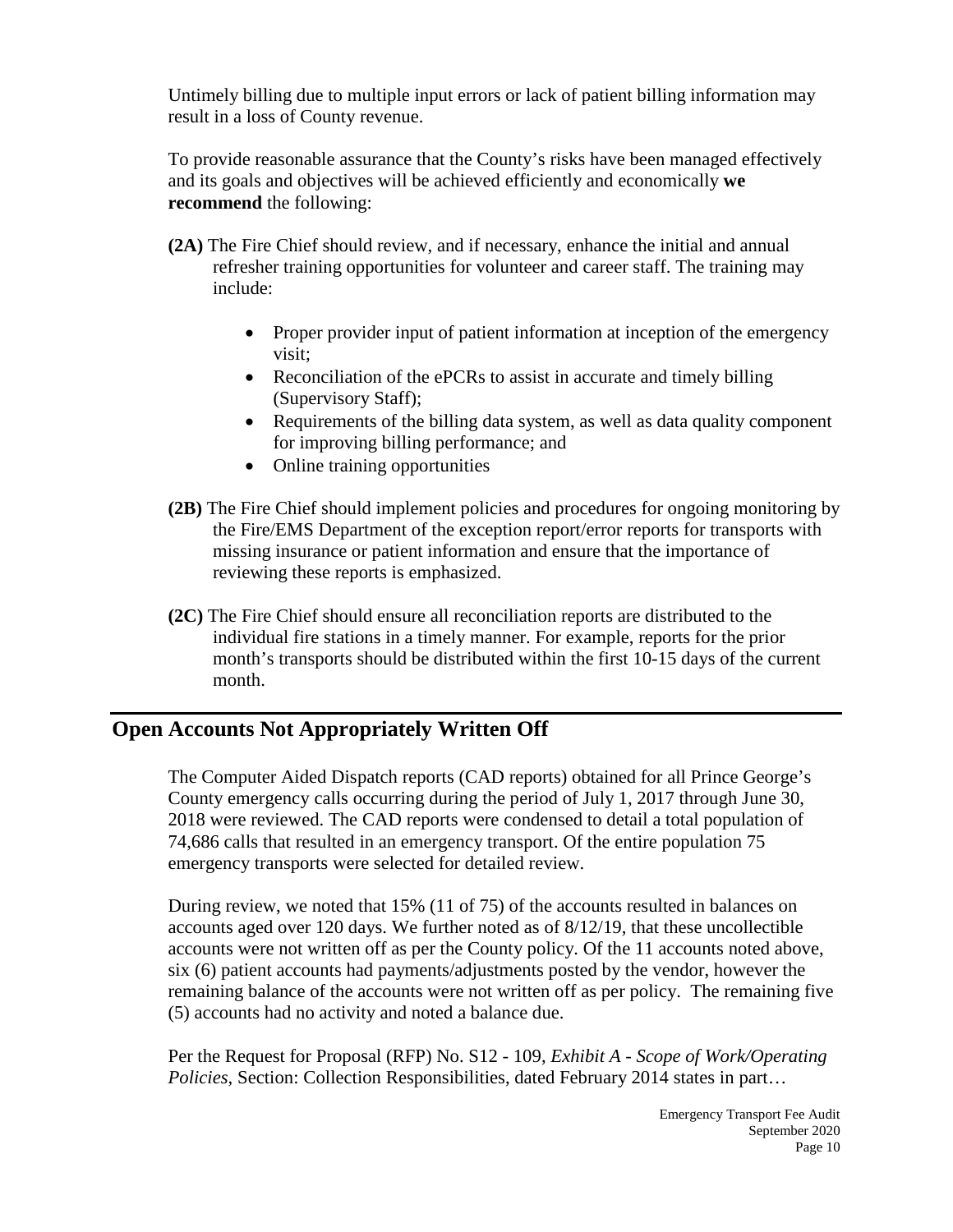"Amounts due from a third – party or patient, that have not been collected after the activities described above and that have been aged greater than 120 days, will be considered uncollectible." The RFP further conditions "… Contractor will write - off the identified accounts as bad debts and will cease collection efforts associated with those accounts."

The root cause of the untimely write offs appears to be inadequate monitoring of the 'balance billed' and financial burden process. As of 11/2019, the Department has expressed that accounts aged over 120 days remaining in the system have been reviewed, approved by the Chief for accuracy and written off as per the Department policy.

With the increase of self - pay patients it is the responsibility of management to thoroughly review the accounts that has aged over 120 days as per the policy. Disregarding outstanding accounts may result in balances becoming too old and therefore more difficult to recover. The prompt and full collection of monies owed is vital to ensure that the Fire/EMS Department has the necessary revenue to operate effectively.

To ensure adequate procedures and processes over the emergency transport billing process, and to improve performance **we recommend** the following:

- **(3A)** The vendor should submit current performance reports related to revenue collection on a monthly basis to include, but not limited to, delinquent accounts and maximize the average collection per transport for continuous monitoring of write offs.
- **(3B)** The vendor should continue to provide pertinent patient information and transactional detail to the County identifying collectible accounts on a monthly basis. Ideally, these reports should be requested, reviewed, and analyzed by the Fire/EMS Department on an ongoing basis.
- **(3C)** The Fire/EMS Department should maintain regular communication with the vendor to identify potential issues and unrecoverable balances.

## **Lack of Reconciliation of Collections and Vendor Invoices**

During the review we noted that emergency transport fee revenue recorded in the County's financial system understated by \$266,762.03 in comparison to the vendor's net collection during the month of August 2017.

We also noted that revenue recorded in the County's financial system were overstated by \$157,779.00 and \$65,167.32 (November and December 2017 respectively) in comparison to recorded revenue from the bank lockbox deposits.

Although the vendor provides revenue reports to the Department for review and reconciliation to the County's financial system it has been determined that the Department is not performing routine reconciliations to verify the accuracy of the reports provided.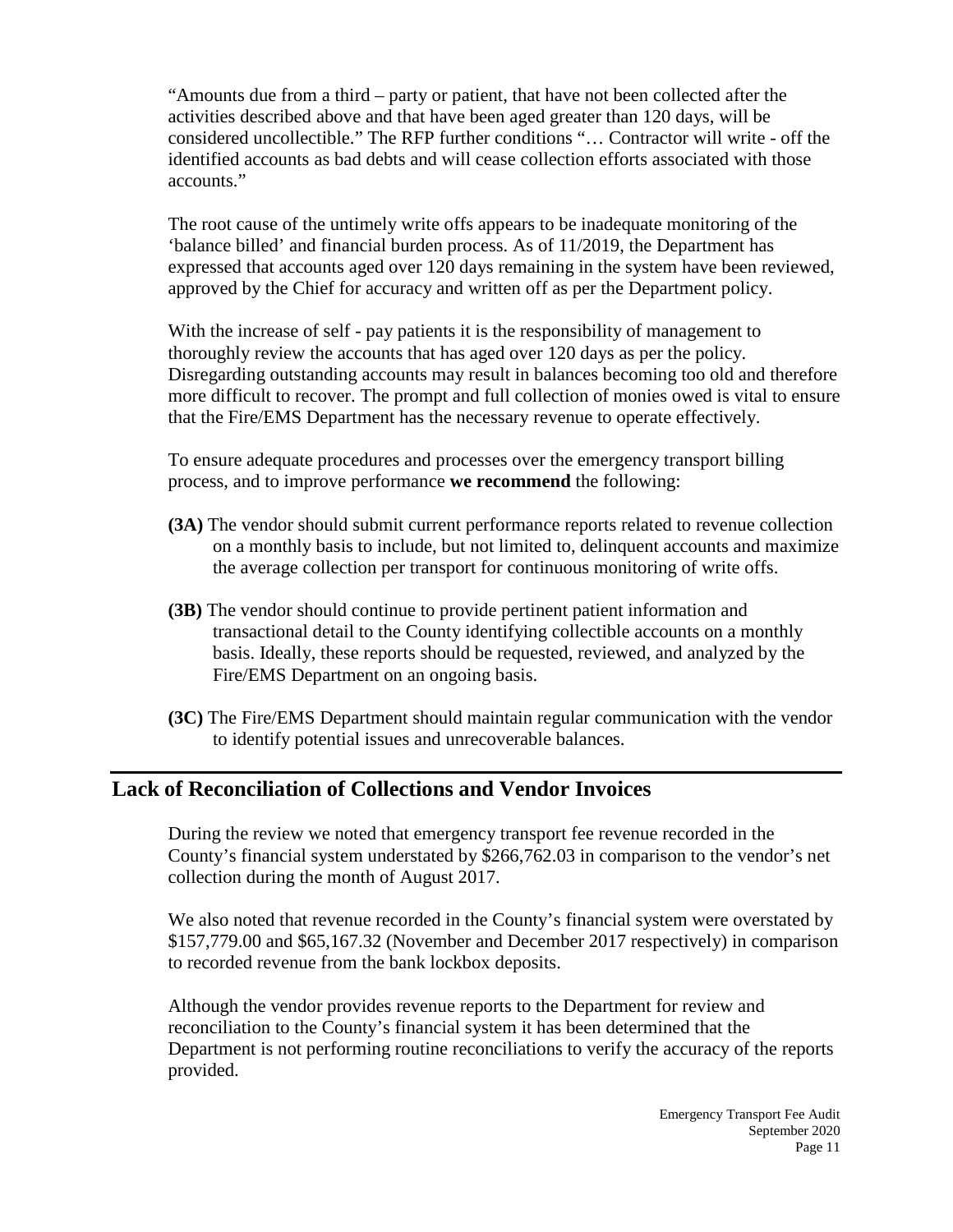We reviewed service invoices submitted to the Department for payment during the months of September 2017 through February 2018 and noted an overpayment of service fees in the amount of \$9,194.03. The disparity was identified when reviewing the fee amount the vendor charged to the County without consideration of refunds issued during the current/prior months. For the months of July  $\&$  August 2017, we were unable to recalculate the service fees due to purged refund data within vendor's billing system. During the audit the County had not received vendor service fee invoices for the concluding months (March 2018 - June 2018) of FY 2018. Consequently, those months were not examined.

Per General Order Division 5, Chapter 19 *Emergency Transportation Fee, states "*Fiscal Affairs shall prepare monthly reconciliation statements between the billing vendor and the Prince George's County Financial system*."* 

In addition, the Government Accountability Office, Standards for Internal Control, Section 16.05, published September 2014, states in part "… Ongoing monitoring includes regular management and supervisory activities, comparisons, reconciliations, and other routine actions."

Request for Proposal No. S12 - 109, *Section 4. Compensation, (b)(i)*, dated February 2014 states… "[The] Contractor shall provide the County with a monthly invoice indicating the total amounts collected and paid into the County's depository account in the previous month and the amount of service fees due to [the vendor] based on the actual amounts collected. County shall pay the service fee to [the vendor] within thirty (30) days from the date of receipt of the invoice.

Request for Proposal No. S12 - 109, *Section 4. Compensation, (b)(ii)*, dated February 2014 also states… "The County agrees to notify the Contractor of any disagreement with respect to billing within thirty (30) days of receiving the monthly invoice."

Differences noted may be attributed to the timing of refunds issued and the recording of those refunds in the financial system. Fiscal Affairs mentioned that revenues (EFT) from other agencies were deposited in the Emergency Transport Fee account. We were able to corroborate additional revenue appearing in the financial system, however, without supporting documentation to validate whether the additional revenue was accurate. It should be noted that the variances found during our review did not include revenue recorded from other agencies.

Regarding the possible overpayment of vendor fees, we were unable to determine if the Department reviewed the invoices for disparities prior to issuing payment to the vendor.

The absence of periodic reconciliation of the emergency transport fees reported by the Department to the amount of emergency transport revenue recorded in the County's financial system may cause errors or irregularities within the billing, collection, and recording process to go undetected, thus resulting in inaccurate records, information, and reports.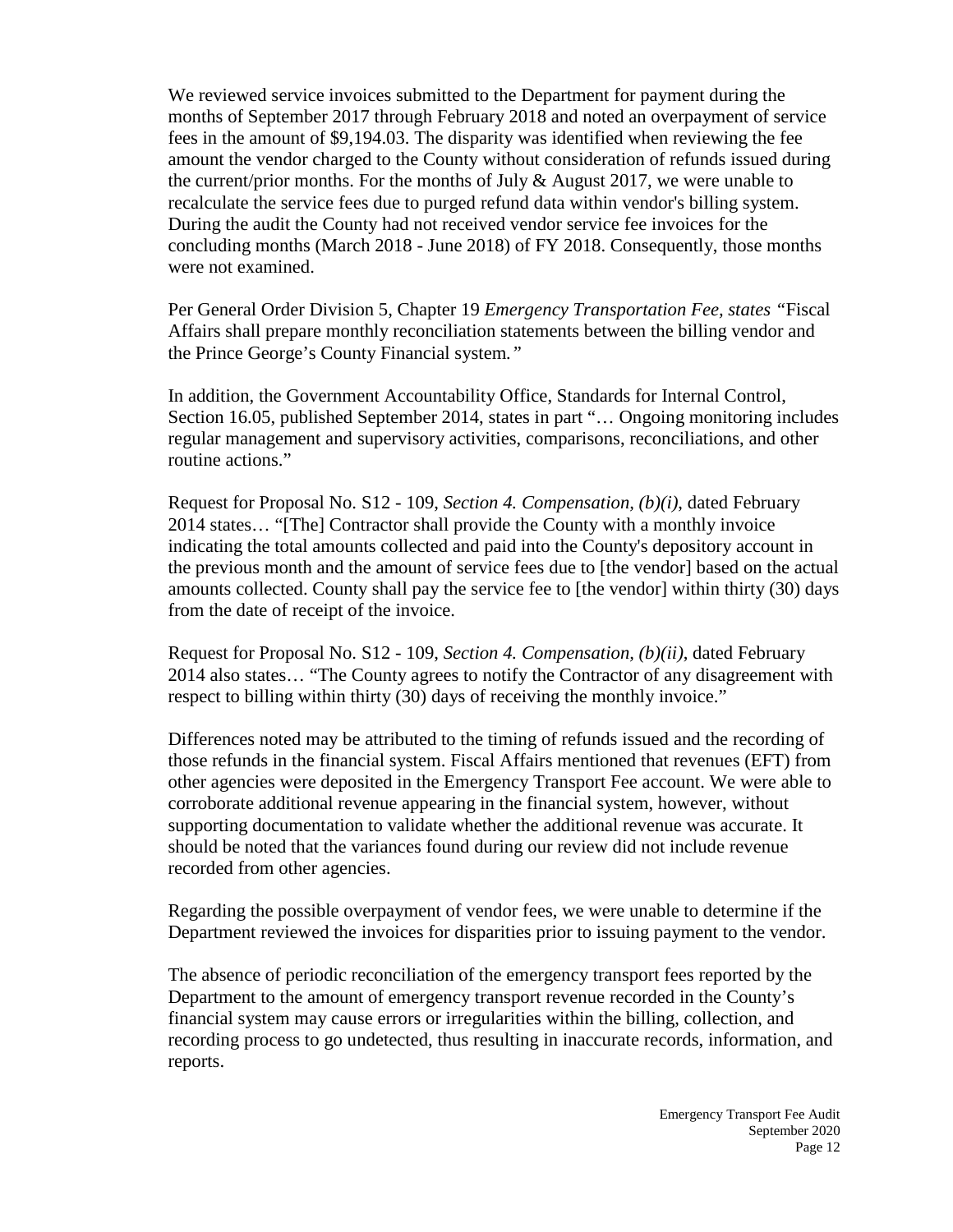Furthermore, refunds issued to patients/insurance can occur during the month which may alter revenue reported to the County. The lack of tracking the monthly emergency transport revenue, tracking of corresponding refunds paid by the County, and the reconciliation of the vendor invoicing prior to payment may result in an overpayment of service fees to the vendor. We noted that no adjustments were made to the vendor's service fees to reflect any changes in refunds issued.

To certify that emergency transport fee collection activity reported by the billing vendor is accurate, **we recommend** that the Fire/EMS Department enforce the General Orders in place regarding reconciliation of billing vendor statements to the County's financial system including:

- **(4A)** Reconciliation of collections reported by the billing vendor on its invoices to the amount deposited with the bank (and subsequently reported in the financial system);
- **(4B)** Reconciliation of refund activity reported by the billing vendor on its invoices to the refund activity recorded in the County's financial system; and
- **(4C)** Prompt review and resolution of variances identified during the reconciliation process.
- **(4D)** Develop and implement policies and procedures for review of vendor invoices to ensure that vendor service fees to the department are not overstated and subsequently overpaid.

#### **County Residents Improperly Billed**

Refund requests were reviewed for the period July 1, 2017 through June 30, 2018. Upon review we noted that for 7 of the 20 (35%) refunds reviewed County residents were billed erroneously for balances on their account following a payment received from the insurance provider. For 45% of the refunds we reviewed we were unable to determine whether the refunds were properly authorized due to the lack of documentation. Also, we noted one (1) instance where the resident was refunded less than what was paid. As such, we have determined that the Department is not adequately reviewing, and properly authorizing refunds submitted via the third-party vendor.

Per General Order Division 5, Chapter 19, *Emergency Transport Fee*, Section II. Fee Schedule, dated January 2016, states "Any insurance payment received from a County resident will be considered payment in full. The County does not "balance bill" for additional co-payments or deductible."

The cause of improper billing appears to be attributed to the lack of monitoring of patient accounts. The written policies previously established continue to be misapplied consistently across accounts. Moreover, lack of refund documentation maintained by the Fire/EMS Department causes difficulty when determining whether refunds are

> Emergency Transport Fee Audit September 2020 Page 13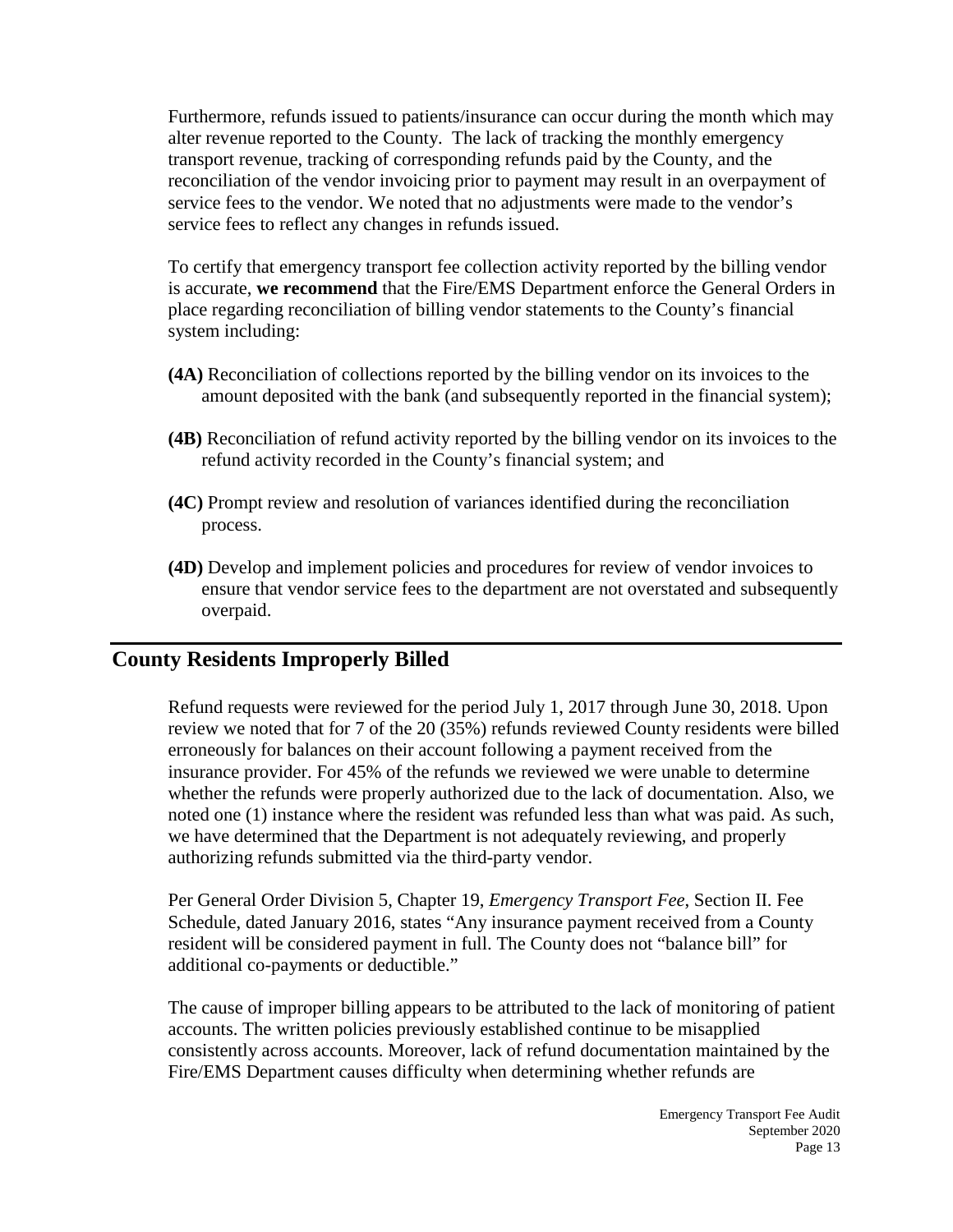appropriately authorized. The Fire/EMS Department has expressed that the changes in the GIS system relating to resident jurisdictions has posed issues with determining whether the patient is a County resident for billing purposes.

Lack of implementing and/or enforcing formal written guidelines could result in inconsistencies in billing to County residents and ultimately reporting inaccurate accounting records.

**(5A) We recommend** that the Fire Chief reinforce the importance of the established written policies and procedures related to the billing of County residents, continue to communicate the procedures to the billing vendor, and verify that the data files provided to the vendor to determine County residency are accurate and complete.

#### **Lack of Transport Billing Reconciliation**

Emergency ambulance transport logs and the corresponding vendor billing reports for ten (10) volunteer stations were reviewed for the sample months of May and November 2018. The stations were judgmentally selected based on high revenue/ high volume stations. A total of 2,419 transport transactions were examined in their entirety. Upon review we noted numerous unbilled transports. Specifically, 23% or 565 of the total transports were documented on the station logs as transports completed; however, those same transports were not billed by the vendor.

Likewise, 6% of transports were identified as billed per the vendor report but were not recorded on the station logs. Additionally, 82 (3%) of the total transports recorded in the station logs were not located on the CAD report or the vendor billing report.

The General Order Division 5, Chapter 19, *Section III. Billing Documentation,* dated January 2016 states "…Several critical patient data elements should be documented by EMS providers to ensure the best possible billing performance." Guidance further states "…data elements must be entered into the ePCR immediately after the incident, or as soon as practical.

In addition, the General Order Division 5, Chapter 19, *Section VIII. Billing Vendor* dated January 2016 also states in part "…The billing vendor will provide necessary reports to ensure proper performance of the billing process. Each of these reports will be generated monthly and provided by the volunteer corporations, including the Report reconciliation a comparison between CAD response data and ePCR/RMS reports."

Discussion with the Fire/EMS Department and the person(s) of authority within the selected volunteer stations suggested that the exceptions noted are mostly due to incomplete ePCR data recorded by the EMS providers at the inception of the emergency visit, and the lack of Department oversight to ensure that reconciliation reports provided by the vendor are accurate. As of 11/2019, the Department reported that nine (9) reviewers have been assigned to various stations to assist in verifying the accuracy of the ePCRs prior to billing.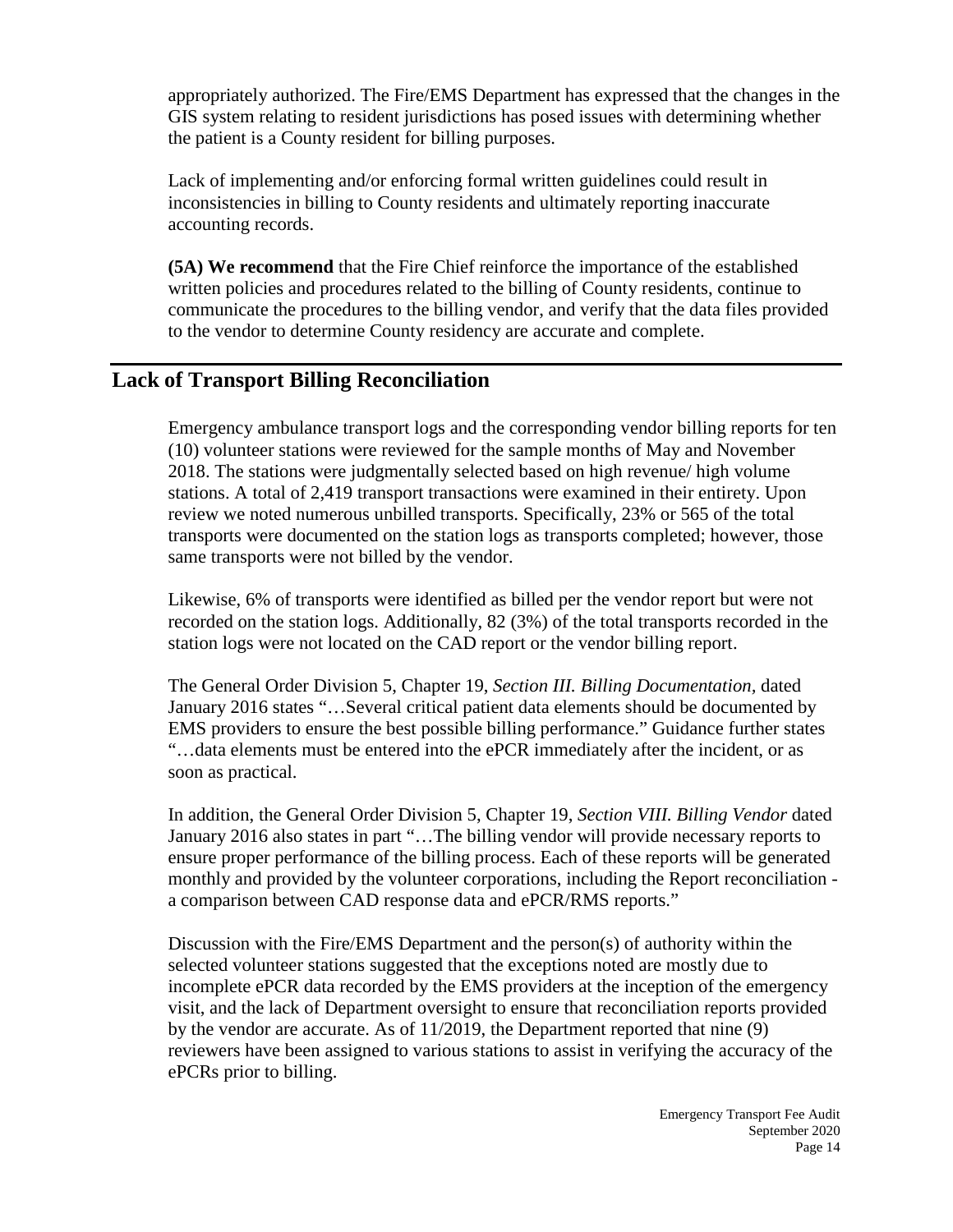Additionally, the volunteer stations have expressed there is no requirement for the volunteer stations to maintain or complete reconciliation data for their stations. In addition, reconciliation reports are not provided by the Department within the first or second week of the month. Typically, the reports are not received until the end of the month causing difficulty for the stations to reconcile their transports timely. However, due to the decrease in revenue many of the stations currently perform accuracy reviews of their completed transports as a best practice; although consistently performing this task has been a continual challenge due to limited staff.

While, these perspectives are a considerable cause of concern; the root cause of the discrepancies could not be concluded due to inconsistent vendor report data, lack of and/or incorrect data recorded in station ambulance logbooks, and differing transport documenting methodologies among stations (e.g. use of manual logbooks, automated software not in connection with the CAD system).

All emergency transports provided by the County may not be reported to the State of Maryland, as required. Lack of compliance could result in loss of funding under the Public Safety Article, §8-103(b)(7), Annotated Code of Maryland, (Amoss Fund) with respect to the Maryland Ambulance Information System. Noncompliance could also result in the County's inability to acquire future funding through MIEMSS grants. Moreover, missed billing efforts to collect transport fees for all transports may result in potential loss of revenue allocated to sustain operating costs as it relates to emergency transportation.

- **(6A) We recommend,** that the Fire Chief update the General Order to ensure it is consistent with the ePCR system, as it relates to maintaining comprehensive records of emergency medical services incidents.
- **(6B) We also recommend,** the Department implement the use of automation as a means to record, monitor, and reconcile emergency transport data at the individual stations. Automated record management would provide the County with some assurance that all required information is being captured and that it is being captured in a consistent manner.
- **(6C)** The Department should work with the ePCR Compliance Officers (ECO), Volunteer Chiefs and Career Station Officers to improve the ePCR review process.
- **(6D)** Where practical, to enhance accountability in the billing process, the Department should communicate with the EMS office and facilitate monthly engagements to include Fiscal Affairs, and the billing vendor.
- **(6E)** To facilitate adequate tracking of transports and accurate calculation of revenue by each station, **we recommend** the timely distribution of reconciliation reports (i.e. split fee and run reconciliation reports) to the stations.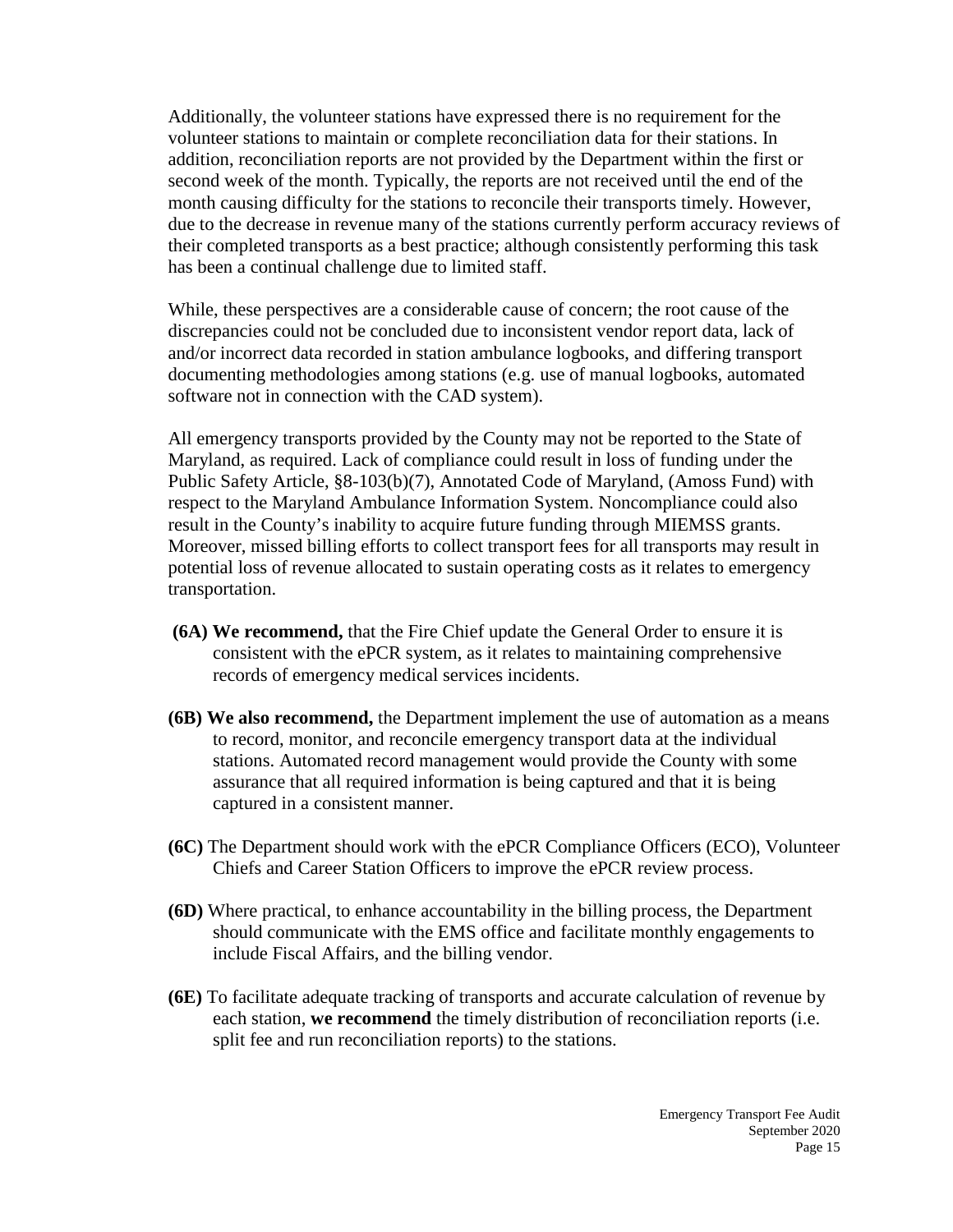## **Inaccurate Allocation of Ambulance Revenue & Report Discrepancies Between the Vendor and the Department**

We reviewed the revenue sharing report prepared by the vendor for the sample months of May 2018 and November 2018. The combined revenue sharing report, the associated split calculations for all stations within the County totaled 18,576 transports for the months tested. We noted that the Department did not accurately allocate the ambulance billing fee revenue. Performing a recalculation of revenue and allocating the revenue to the appropriate stations using the Department's existing revenue sharing plan methodology (25% split), we determined that **\$348,380** and **\$304,196** of collected revenue appears to be allocated to the incorrect station(s).

The misallocation may be directly related to the numerous discrepancies noted between the data (Driver, Provider, and Owner/Maintained Affiliation Listings) maintained by the Department and those maintained by the vendor.

The specific discrepancies are noted as follows:

- Various errors in the affiliation listing to include **31** out of 188 EMS staff appeared to have more than one volunteer affiliation. **15** out of the 188 staff listed were affiliated with both the County and a Volunteer station. As such, the EMS staff also appeared in the listing with duplicate names and provider IDs.
- Dissimilar spellings to identify the same Fire/EMS station.
- We identified **693** out of 18,576 transports using the driver affiliation IDs recorded on the vendor's split fee report for May and November 2018 did not agree to driver affiliation listing maintained by the Fire/EMS Department.
- We identified **1,217** out of 18,576 transports using the provider affiliations IDs recorded on the vendor's split fee report for May and November 2018 did not agree to provider affiliation listing maintained by the Fire/EMS Department.
- We also examined the Department's vehicle listing which detailed vehicle ownership. We identified **525** out of 18,576 transports using the station's assigned vehicle number as the criteria for ownership did not agree to the vendor's split fee report.
- We identified **503** out of 18,576 transports using the station's assigned vehicle number as the criteria for maintenance did not agree to the vendor's split fee report.

The General Order Division 5, Chapter 19, *Section VI. Revenue Sharing Plan*, dated January 2016, states in part "… Revenue sharing will be applied to collected emergency transportation fees using the following conditions:

• Driver Affiliation - 25% of the collected revenue will be distributed to the County if a career provider, or to the volunteer corporation if a volunteer provider.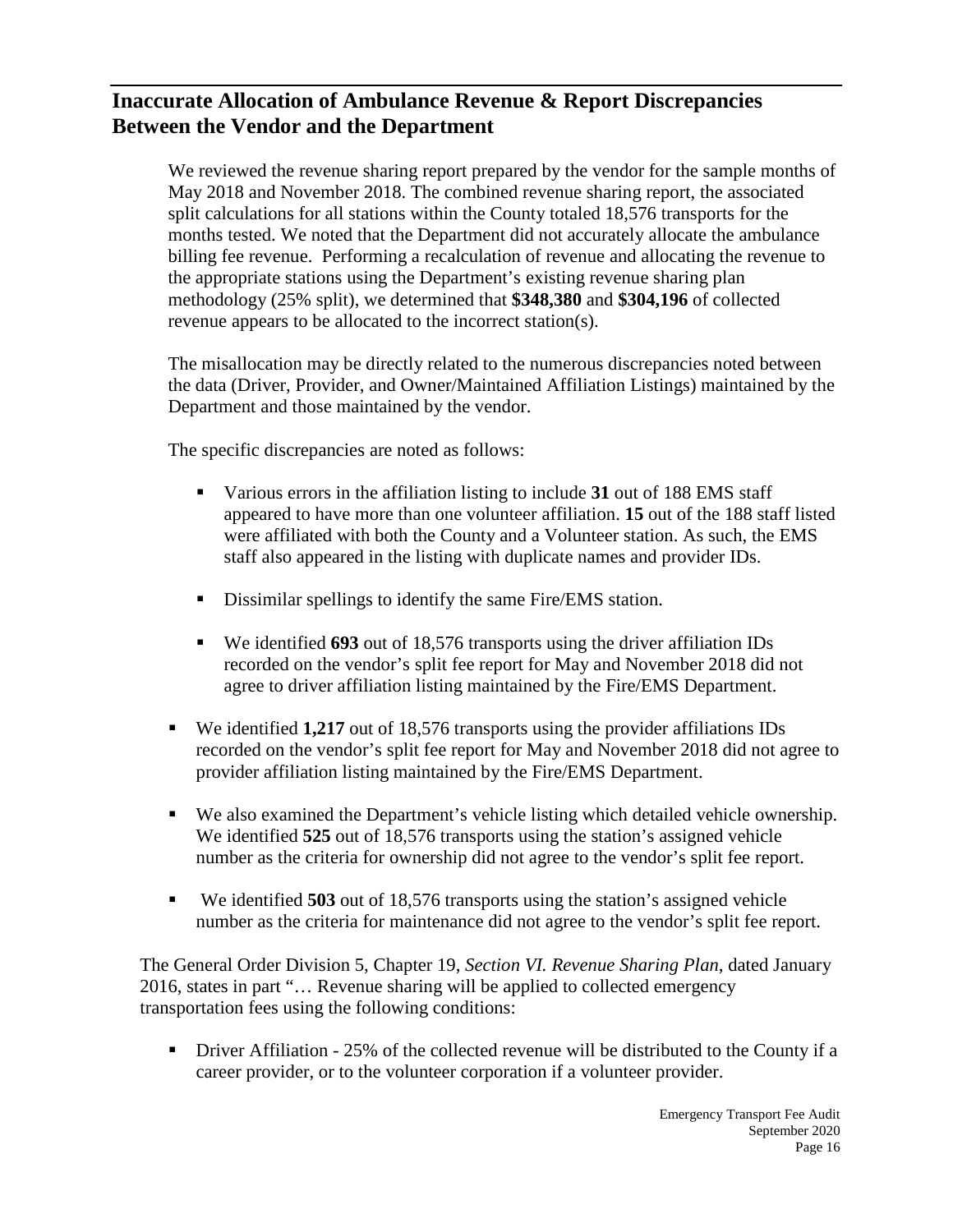- Aid Provider Affiliation 25% of the collected revenue will be distributed for the primary aid provider, to the County if a career provider, or to the volunteer corporation if a volunteer provider.
- Unit Ownership 25% of the collected revenue will be distributed to the owner of the transport unit.
- Unit Maintenance 25% of the collected revenue will be distributed to the County for maintenance/repairs, fuel, and insurance of the transport unit unless the volunteer corporation has arrangements with the Apparatus Maintenance Division (AMD) of the Department to maintain/repair, fuel, and insure the unit independently.

Additionally, the Government Accountability Office, Standards for Internal Control, Section 11.05, published September 2014, states "… Management also evaluates information processing objectives to meet the defined information requirements. Information processing objectives include the following:

- Completeness Transactions that occur are recorded and not understated.
- Accuracy Transactions are recorded at the correct amount in the right account (and on a timely basis) at each stage of processing.
- Validity Recorded transactions represent economic events that occurred and were executed according to prescribed procedures.

The lack of consistent, timely and 'user friendly' reports may attribute to the difficulty stations have in reconciling transport services provided on a monthly basis. Currently, the stations use multiple reports from various data sources to complete monthly reconciliations. In addition, the lack of a comprehensive records management policy and lack of training on data collection procedures related to the completeness of electronic Patient Care Reports (ePCRs) may have resulted in discrepancies noted in the ambulance billing data. The discrepancies in ambulance billing data may also be attributed to the lack of a quality assurance review to ensure completeness and accuracy of ePCRs.

Furthermore, in discussion with the volunteer stations it has been reported that revenue adjustments are not executed in a timely manner, often taking months for resolution. Additionally, when resolutions are made, updated reports are not communicated to the stations confirming that the adjustments were completed.

The County has minimal assurance that all required information related to emergency medical transports is being captured and that it is being captured in a consistent manner. The increased likelihood of errors has resulted in more inaccurate records, information, and reports. Adequately documented policies and procedures for recording emergency transports can minimize the likelihood of personnel uncertainty in process requirements, thus increasing efficiency in the County's billing and collection process.

In addition, financial support is essential to enhance emergency medical services through recruitment and retention support, as well as the purchase/replacement of apparatus and equipment. Delays in allocating billing revenue and providing current reports to the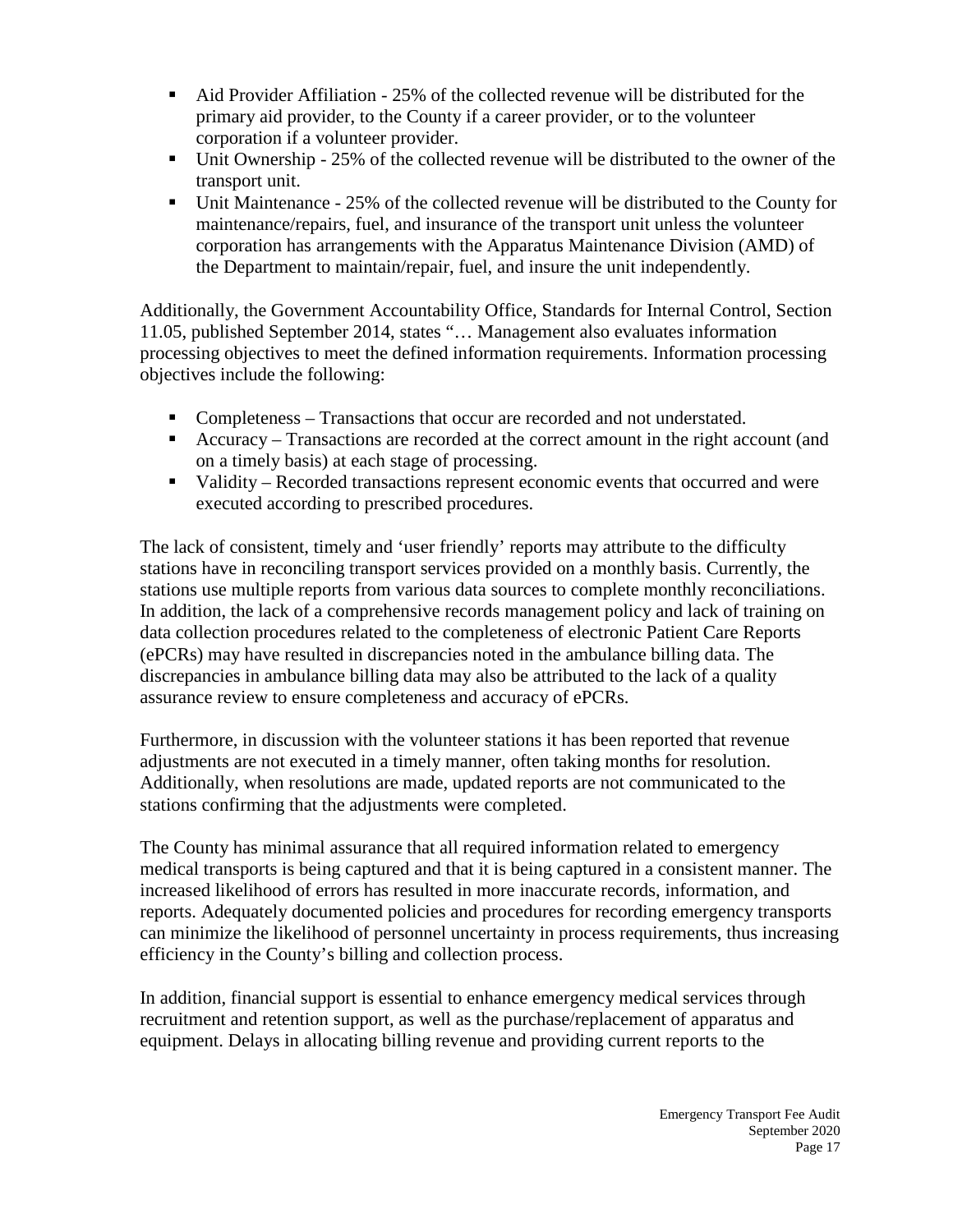individual stations, may affect the station's ability to adequately allocate budget resources for current/future station needs.

- **(7A) We recommend,** the Department update policies and procedures as they relate to the completion, review, and correction of ePCRs to improve the lack of transport billing reconciliation.
- **(7B) We recommend**, the Fire Chief require periodic review of web-based software programs/systems (i.e. First Watch, Public Safety Communications (PSC), Computer Aided Dispatch system, and Elite) by career supervisors, volunteer chiefs, and ePCR compliance officers to ensure that emergency transport information is accurate, complete, consistent, and captured in the vendor' billing system according to Fire/EMS Department standards.
- **(7C) We also recommend** that the Fire Chief consider implementing, where practical, additional information technology controls in the existing systems (i.e. secure login to tough books assigned to each EMS unit) to ensure the Department's data is properly safeguarded, and that processing of this data is complete, accurate, properly authorized, and valid.